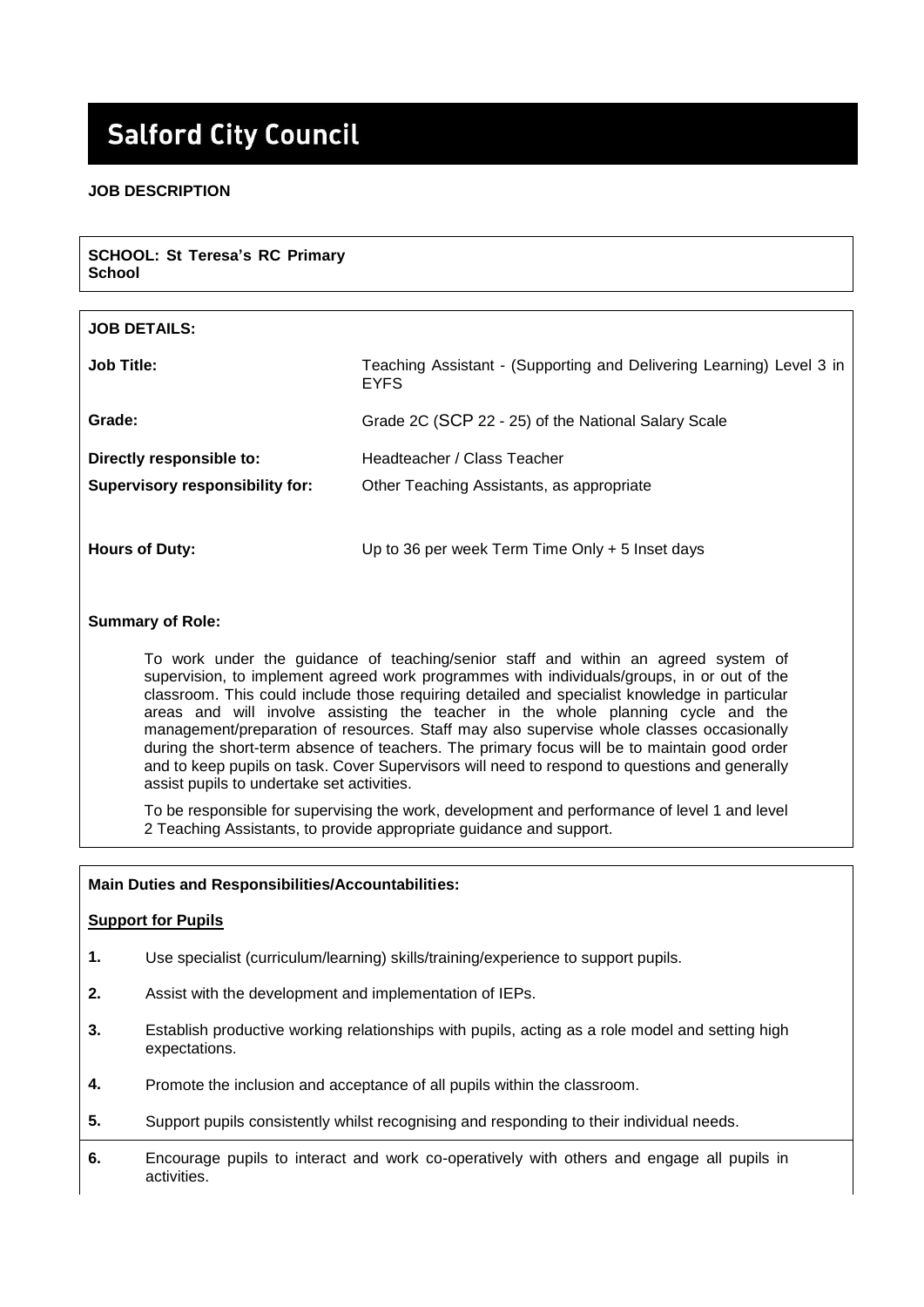- **7.** Promote independence and employ strategies to recognise and reward achievement of selfreliance.
- **8.** Provide feedback to pupils in relation to progress and achievement.

# **Support for the Teacher**

- **1.** Work with the teacher to establish an appropriate learning environment.
- **2.** Work with the teacher in lesson planning, evaluating and adjusting lessons/work plans as appropriate.
- **3.** Monitor and evaluate pupils' responses to learning activities through observation and planned recording of achievement against pre-determined learning objectives.
- **4.** Provide objective and accurate feedback and reports as required, to the teacher on pupil achievement, progress and other matters, ensuring the availability of appropriate evidence.
- **5.** Be responsible for keeping and updating records as agreed with the teacher, contributing to reviews of systems/records as requested.
- **6.** Undertake marking of pupils' work and accurately record achievement/progress.
- **7.** Promote positive values, attitudes and good pupil behaviour, dealing promptly with conflict and incidents in line with established policy and encourage pupils to take responsibility for their own behaviour.
- **8.** Liaise sensitively and effectively with parents/carers as agreed with the teacher within your role/responsibility and participate in feedback sessions/meetings with parents, or as directed.
- **9.** Administer and assess routine tests and invigilate exams/tests.
- **10.** Provide general clerical/admin, support e.g. administer course work, produce worksheets for agreed activities etc.

## **Support for the Curriculum**

- **1.** Implement agreed learning activities/teaching programmes, adjusting activities according to pupil responses/needs.
- **2.** Implement local and national learning strategies e.g. literacy, numeracy, KS3, early years and make effective use of opportunities provided by other learning activities to support the development of relevant skills.
- **3.** Support the use of ICT in learning activities and develop pupils' competence and independence in its use.
- **4.** Help pupils to access learning activities through specialist support.
- **5.** Determine the need for, prepare and maintain general and specialist equipment and resources.

## **Support for the School**

- **1.** Be aware of and comply with policies and procedures relating to child protection, health, safety and security, confidentiality and data protection, reporting all concerns to an appropriate person.
- **2.** Be aware of and support difference and ensure all pupils have equal access to opportunities to learn and develop.